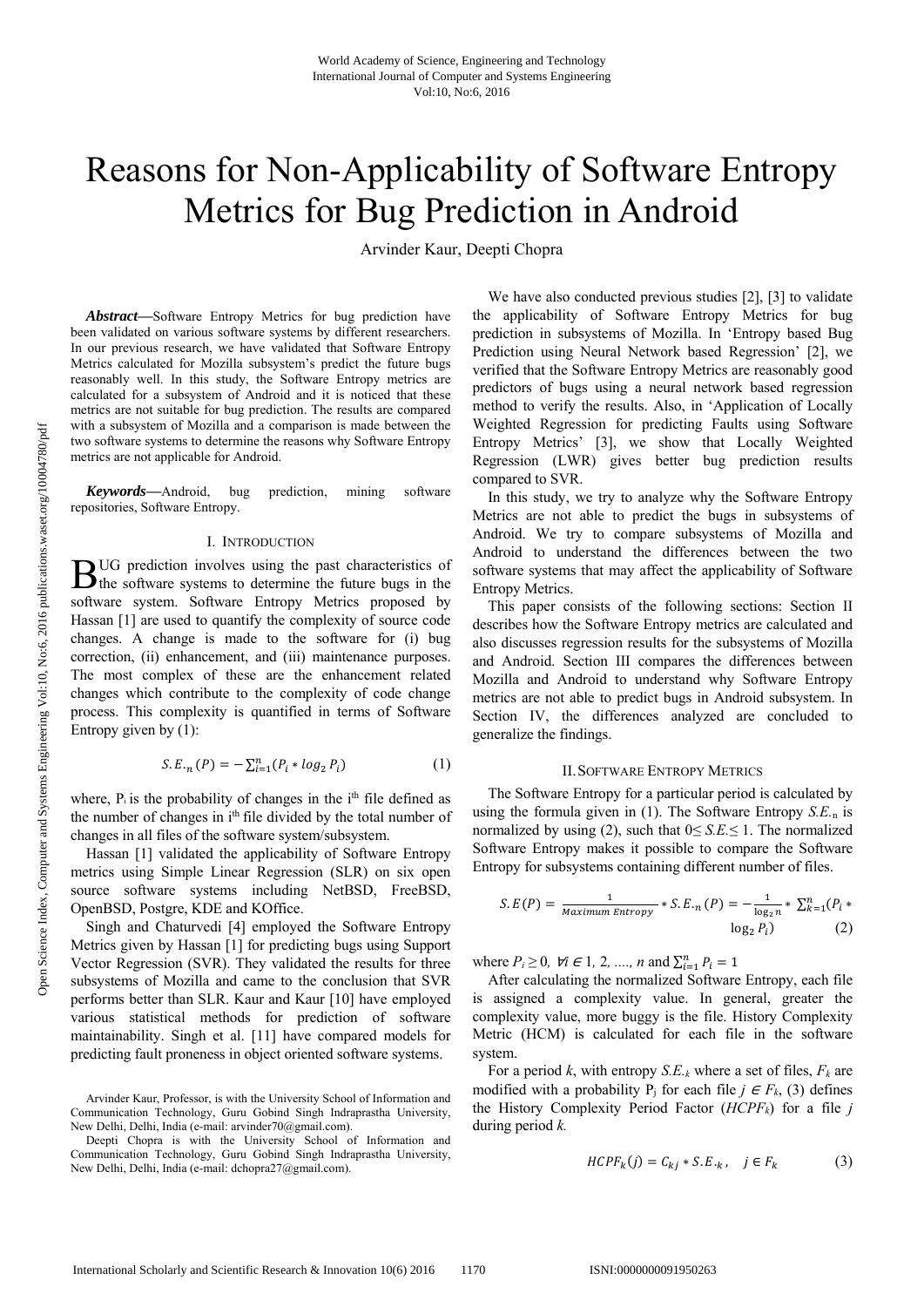where,  $C_{ki}$  is the contribution of Software Entropy for period  $k$  $(S.E._{k})$  that is assigned to file *j*. By varying the value of C<sub>kj</sub>, three variants of *HCPF* are obtained to calculate HCM. Fig. 1 defines the different variants of HCM.

# Variants of HCM

*HCM1:*  $C_{ki}$ =1, Equal weightage of complexity is assigned to each file that is modified in the kth period.

*HCM2:* $C_{kj}$ = $P_j$ , where  $P_j$  is the probability of change for file j compared to all changes in kth period.

**HCM3***:*  $C_{ki} = 1/F_{ki}$ , where  $F_k$  is the total number of files changed in the kth period.

# Fig. 1 HCM metrics

HCM value for a file *j* over the evolution period  $\{x, \ldots, y\}$  is calculated using (4):

$$
HCM_{\{x, \ldots, y\}}(j) = \sum_{k \in \{x, \ldots, y\}} HCPF_k(j)
$$
 (4)

The value of HCM and so the complexity increases with time. HCM value for a software subsystem (S) over the evolution periods  ${m, ..., n}$  is the sum of HCMs for each file in the subsystem as defined in (5).

$$
HCM_{\{x,\dots,y\}}(S) = \sum_{j \in S} HCM_{\{x,\dots,y\}}(j)
$$
 (5)

HCM metrics, Normalized Software Entropy and number of changes and faults per year for the subsystems of Android and Mozilla are listed in Tables I and II, respectively.

| <b>TABLE I</b>                    |  |
|-----------------------------------|--|
| ENTROPY FOR SUBSYSTEMS OF ANDROID |  |

| Subsystem |         |           | Android/platforms frameworkbase |         |          | Android/platforms frameworkbase/ |         |        | Android/platforms frameworkbase/ |         |        | Android/platforms frameworkbase/ |
|-----------|---------|-----------|---------------------------------|---------|----------|----------------------------------|---------|--------|----------------------------------|---------|--------|----------------------------------|
|           |         | /location |                                 |         | keystore |                                  |         | obex   |                                  |         | native |                                  |
| Year      | Changes | Faults    | Normalized                      | Changes | Faults   | Normalized                       | Changes | Faults | Normalized                       | Changes | Faults | Normalized                       |
|           |         |           | Entropy                         |         |          | Entropy                          |         |        | Entropy                          |         |        | Entropy                          |
| 2009      | 13      | b         | 0.412                           | 6       |          | 0.539                            | 36      | 28     | 0.962                            |         | -      | -                                |
| 2010      | 31      | 13        | 0.634                           |         |          | 0.239                            |         |        | 0.227                            | 27      | 19     | 0.885                            |
| 2011      |         | 4         | 0.304                           | 16      |          | 0.624                            |         |        | 0.227                            |         |        | 0.575                            |
| 2012      | 25      | 54        | 0.573                           | 8       |          | 0.419                            |         |        | $\Omega$                         |         | 10     | 0.681                            |
| 2013      | 21      | 10        | 0.584                           |         | 25       | 0.461                            |         |        | 0.361                            |         | 6      | 0.27                             |

TABLE II

| TADLE II<br><b>ENTROPY FOR SUBSYSTEMS OF MOZILLA</b> |                |        |                      |                        |        |                    |  |
|------------------------------------------------------|----------------|--------|----------------------|------------------------|--------|--------------------|--|
| Subsystem                                            |                |        | Mozilla/layout/forms | Mozilla/layout/generic |        |                    |  |
| Year                                                 | Changes        | Faults | Normalized Entropy   | Changes                | Faults | Normalized Entropy |  |
| 2007                                                 | 37             | 127    | 0.901                | 138                    | 834    | 0.849              |  |
| 2008                                                 | 2              | 131    | 0.184                | 73                     | 993    | 0.633              |  |
| 2009                                                 | 2              | 247    | 0.184                | 58                     | 1315   | 0.558              |  |
| 2010                                                 | $\overline{c}$ | 245    | 0.184                | 61                     | 1173   | 0.555              |  |
| 2011                                                 | 116            | 296    | 0.857                | 504                    | 1465   | 0.85               |  |
| 2012                                                 | 222            | 461    | 0.819                | 1005                   | 2058   | 0.821              |  |
| 2013                                                 | 3              | 660    | 0.169                | 22                     | 2119   | 0.546              |  |

The subsystems "Mozilla/layout/forms/" and "Mozilla/layout/generic/" of Mozilla, and "Android/platform\_frameworks\_base/location/","Android/platf orm\_frameworks\_base/keystore/","Android/platform\_framewo rks\_base/obex/" and "Android/platform\_frameworks \_base/native/" of Android are used to validate the Software Entropy metrics for bug prediction. The data are collected from Mozilla-central [5] and GitHub [6] for Mozilla and Android respectively.

Regression analysis is done to determine the performance of calculated metrics for bug prediction. The tool used to perform regression is Weka 3.6 [7], which is a popular tool for data mining and machine learning. The results are compared based on the values of Correlation Coefficient, Mean Absolute Error (M.A.E.) and Root Mean Square Error (R.M.S.E.). These measures as defined in [8] are:

Let  $p_1, p_2, \ldots, p_n$  be the predicted values and  $a_1, a_2, \ldots, a_n$  are the actual values.

 **Correlation Coefficient:** measures the statistical correlation between the *a*'s and the *p*'s given by (6):

Correlation Coefficient = 
$$
\frac{s_{pa}}{s_{P} \cdot s_{a}}
$$
 (6)

where  $s_{pa} = \frac{\sum_i (p_i - \bar{p})(a_i - \bar{a})}{n-1}$ ,  $s_p = \frac{\sum_i (p_i - \bar{p})^2}{n-1}$  and  $s_{pa} = \frac{\sum_i (a_i - \bar{a})^2}{n-1}$ .

**Mean Absolute Error (M.A.E.):** as in (7) averages the magnitude of individual errors. The sign of error is not considered.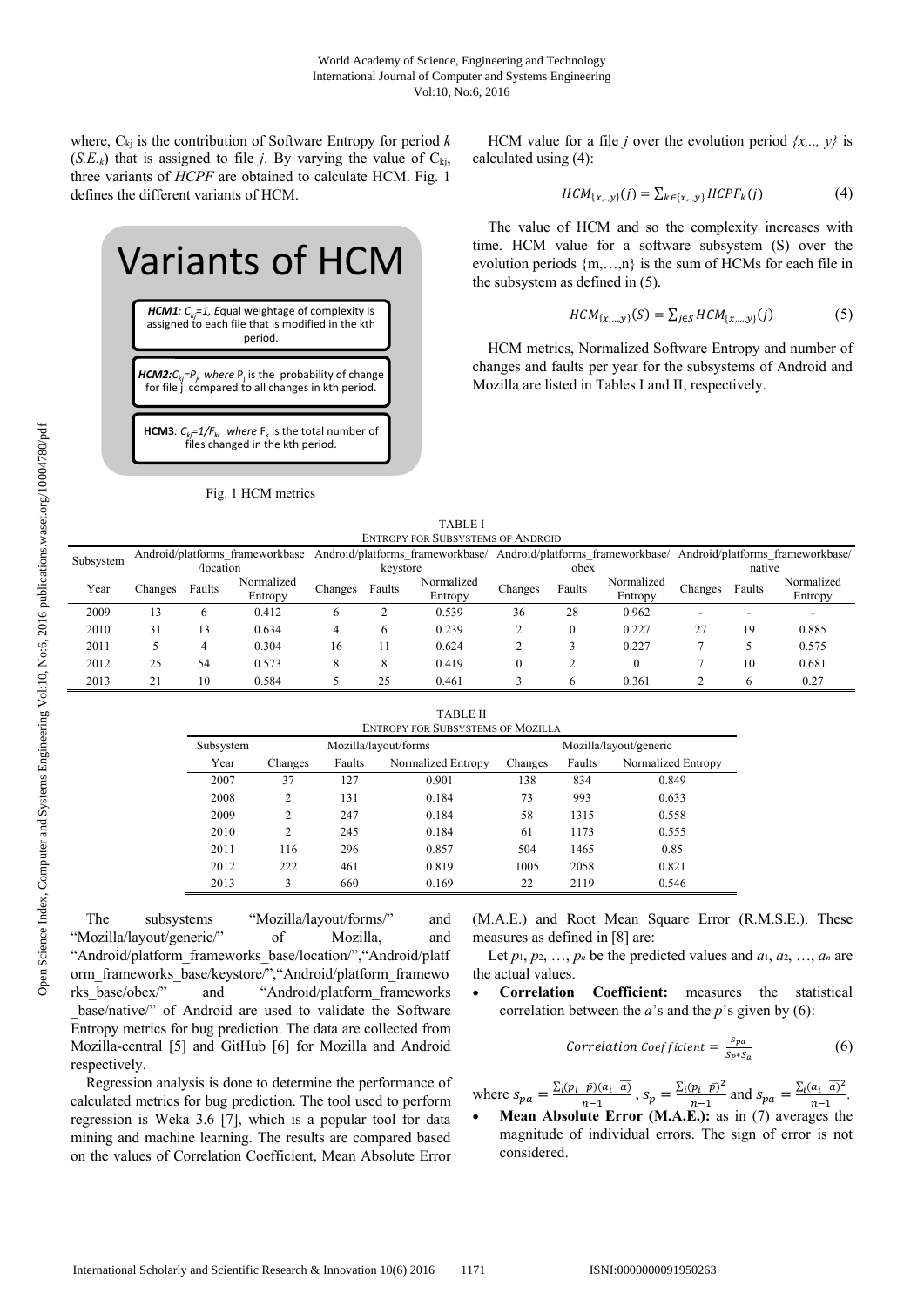$$
M.A.E. = \frac{|p_1 - a_1| + \dots + |p_n - a_n|}{n} \tag{7}
$$

 **Root Mean Square Error (R.M.S.E.):** measures the differences between the predicted and actual values of the samples as given in (8).

$$
\sqrt{\frac{(p_1 - a_1)^2 + \dots + (p_n - a_n)^2}{n}} \tag{8}
$$

The regression results for these subsystems are listed in Tables III-VIII.

| <b>TABLE III</b>                               |                  |                            |         |         |  |
|------------------------------------------------|------------------|----------------------------|---------|---------|--|
| REGRESSION RESULTS FOR "MOZILLA/LAYOUT/FORMS/" |                  |                            |         |         |  |
| Model                                          | <b>Metrics</b>   | Correlation<br>Coefficient | M.A.E   | R.M.S.E |  |
|                                                | HCM1             | 0.677                      | 104.144 | 125.795 |  |
| <b>Support Vector Regression</b><br>(SVR)      | HCM <sub>2</sub> | 0.708                      | 92.497  | 119.777 |  |
|                                                | HCM3             | 0.708                      | 92.496  | 119.777 |  |
|                                                | HCM1             | 0.7233                     | 109.149 | 127.975 |  |
| Locally Weighted                               | HCM2             | 0.7237                     | 109.367 | 128.414 |  |
| Regression (LWR)                               | HCM3             | 0.7238                     | 109.367 | 128.415 |  |
|                                                | HCM1             | 0.701                      | 100.15  | 128.801 |  |
| Multilayer Perceptron                          | HCM <sub>2</sub> | 0.738                      | 92.114  | 123.628 |  |
|                                                | HCM3             | 0.738                      | 92.115  | 123.627 |  |

| <b>TABLE IV</b>                                  |                  |                            |         |         |  |  |  |
|--------------------------------------------------|------------------|----------------------------|---------|---------|--|--|--|
| REGRESSION RESULTS FOR "MOZILLA/LAYOUT/GENERIC/" |                  |                            |         |         |  |  |  |
| Model                                            | <b>Metrics</b>   | Correlation<br>Coefficient | M.A.E   | R.M.S.E |  |  |  |
|                                                  | HCM1             | 0.943                      | 125.089 | 173.618 |  |  |  |
| Support Vector<br>Regression (SVR)               | HCM <sub>2</sub> | 0.898                      | 186.815 | 199.650 |  |  |  |
|                                                  | HCM3             | 0.899                      | 186.709 | 199.507 |  |  |  |
|                                                  | HCM1             | 0.921                      | 135.910 | 177.004 |  |  |  |
| Locally Weighted<br>Regression (LWR)             | HCM2             | 0.925                      | 136.631 | 171.991 |  |  |  |
|                                                  | HCM3             | 0.925                      | 136.623 | 171.974 |  |  |  |
|                                                  | HCM1             | 0.950                      | 118.841 | 140.277 |  |  |  |
| Multilayer Perceptron                            | HCM <sub>2</sub> | 0.925                      | 154.611 | 174.334 |  |  |  |
|                                                  | HCM3             | 0.925                      | 154.636 | 174.367 |  |  |  |

TABLE V REGRESSION RESULTS FOR "ANDROID/PLATFORM\_FRAMEWORKS\_BASE/LOCATION/"

| Model                                | <b>Metrics</b>   | Correlation<br>Coefficient | M.A.E  | R.M.S.E |
|--------------------------------------|------------------|----------------------------|--------|---------|
|                                      | HCM1             | 0.014                      | 17.711 | 22.076  |
| Support Vector<br>Regression (SVR)   | HCM <sub>2</sub> | $-0.005$                   | 16.749 | 21.310  |
|                                      | HCM3             | $-0.005$                   | 16.750 | 21.310  |
|                                      | HCM1             | $-0.663$                   | 26.745 | 31.2622 |
| Locally Weighted<br>Regression (LWR) | HCM2             | $-0.591$                   | 25.181 | 29.429  |
|                                      | HCM3             | $-0.591$                   | 25.181 | 29.429  |
|                                      | HCM1             | $-0.832$                   | 19.841 | 25.022  |
| Multilayer<br>Perceptron             | HCM <sub>2</sub> | $-0.911$                   | 20.602 | 25.395  |
|                                      | HCM3             | $-0.910$                   | 20.601 | 25.395  |

It is seen that the correlation coefficients for three out of four subsystems of Android are negative, whereas those for subsystem of Mozilla are positive. This indicates that as the Software Entropy; i.e., the complexity of code changes increases the number of bugs in the subsystem decreases for Android system. But, as we know that the number of bugs increases with the code change complexity [1], we try to understand the differences between Mozilla and Android. The goal of this study is to analyze why the Software Entropy metrics are not useful for predicting bugs in Android.

TABLE VI REGRESSION RESULTS FOR "ANDROID/PLATFORM\_FRAMEWORKS\_BASE/KEYSTORE/"

| Model                              | <b>Metrics</b>   | Correlation<br>Coefficient | M.A.E  | R.M.S.E |
|------------------------------------|------------------|----------------------------|--------|---------|
|                                    | HCM1             | 0.377                      | 6.787  | 7.293   |
| Support Vector Regression<br>(SVR) | HCM <sub>2</sub> | 0.654                      | 4.881  | 5.830   |
|                                    | HCM3             | 0.654                      | 4.881  | 5.829   |
| Locally Weighted                   | HCM1             | 0.052                      | 8.855  | 10.809  |
| Regression (LWR)                   | HCM2             | 0.049                      | 8.884  | 10.935  |
|                                    | HCM3             | 0.049                      | 8.884  | 10.935  |
|                                    | HCM1             | 0.401                      | 10.389 | 11.701  |
| Multilayer Perceptron              | HCM2             | 0.408                      | 9.931  | 11.067  |
|                                    | HCM3             | 0.408                      | 9.931  | 11.066  |

| <b>TABLE VII</b>                                               |  |
|----------------------------------------------------------------|--|
| REGRESSION RESULTS FOR "ANDROID/PLATFORM FRAMEWORKS BASE/OBEX/ |  |

| Model                                | <b>Metrics</b>   | Correlation<br>Coefficient |       | M.A.E R.M.S.E |
|--------------------------------------|------------------|----------------------------|-------|---------------|
| Support Vector<br>Regression(SVR)    | HCM1             | $-0.574$                   | 3.136 | 3.805         |
|                                      | HCM <sub>2</sub> | $-0.639$                   | 3.042 | 3.554         |
|                                      | HCM3             | $-0.638$                   | 3.042 | 3.554         |
|                                      | HCM1             | $-0.337$                   | 2.926 | 3.105         |
| Locally Weighted<br>Regression (LWR) | HCM2             | $-0.459$                   | 3.234 | 3.268         |
|                                      | HCM3             | $-0.459$                   | 3.234 | 3.268         |
|                                      | HCM1             | $-0.715$                   | 2.494 | 3.137         |
| Multilayer Perceptron                | HCM <sub>2</sub> | $-0.828$                   | 2.683 | 3.191         |
|                                      | HCM3             | $-0.828$                   | 2.683 | 3.191         |

TABLE VIII REGRESSION RESULTS FOR "ANDROID/PLATFORM\_FRAMEWORKS\_BASE/NATIVE/"

| Model                             | <b>Metrics</b>   | Correlation<br>Coefficient |       | M.A.E R.M.S.E |
|-----------------------------------|------------------|----------------------------|-------|---------------|
|                                   | HCM1             | $-0.605$                   | 2.812 | 3.984         |
| Support Vector<br>Regression(SVR) | HCM <sub>2</sub> | $-0.619$                   | 2.524 | 3.443         |
|                                   | HCM3             | $-0.619$                   | 2.524 | 3.443         |
| Locally                           | HCM1             | $-0.694$                   | 2.5   | 3.535         |
| Weighted                          | HCM <sub>2</sub> | $-0.695$                   | 2.5   | 3.536         |
| Regression<br>(LWR)               | HCM3             | $-0.695$                   | 2.5   | 3.536         |
|                                   | HCM1             | $-0.879$                   | 3.303 | 3.74          |
| Multilayer<br>Perceptron          | HCM <sub>2</sub> | $-0.854$                   | 3.384 | 3.839         |
|                                   | HCM3             | $-0.853$                   | 3.384 | 3.838         |

| . .<br>۰ |
|----------|
|----------|

|               | <b>COMPARISON PARAMETERS</b>              |
|---------------|-------------------------------------------|
| Parameter     | <b>Description</b>                        |
| Changes per   | The number of feature introducing         |
| year          | changes that take place in the software   |
|               | system/subsystem per year.                |
| Bugs per year | The number of bugs that are repaired in   |
|               | the software system/subsystem per year.   |
| Software      | The value of normalized Software          |
| Entropy       | Entropy as given in $(2)$                 |
| Software type | The type of software system               |
| Development   | How is the software developed?            |
| Approach      |                                           |
| Source code   | The repository/tool used for managing the |
| management    | source code                               |
| system        |                                           |
| Bug tracking  | How are bugs reported and managed?        |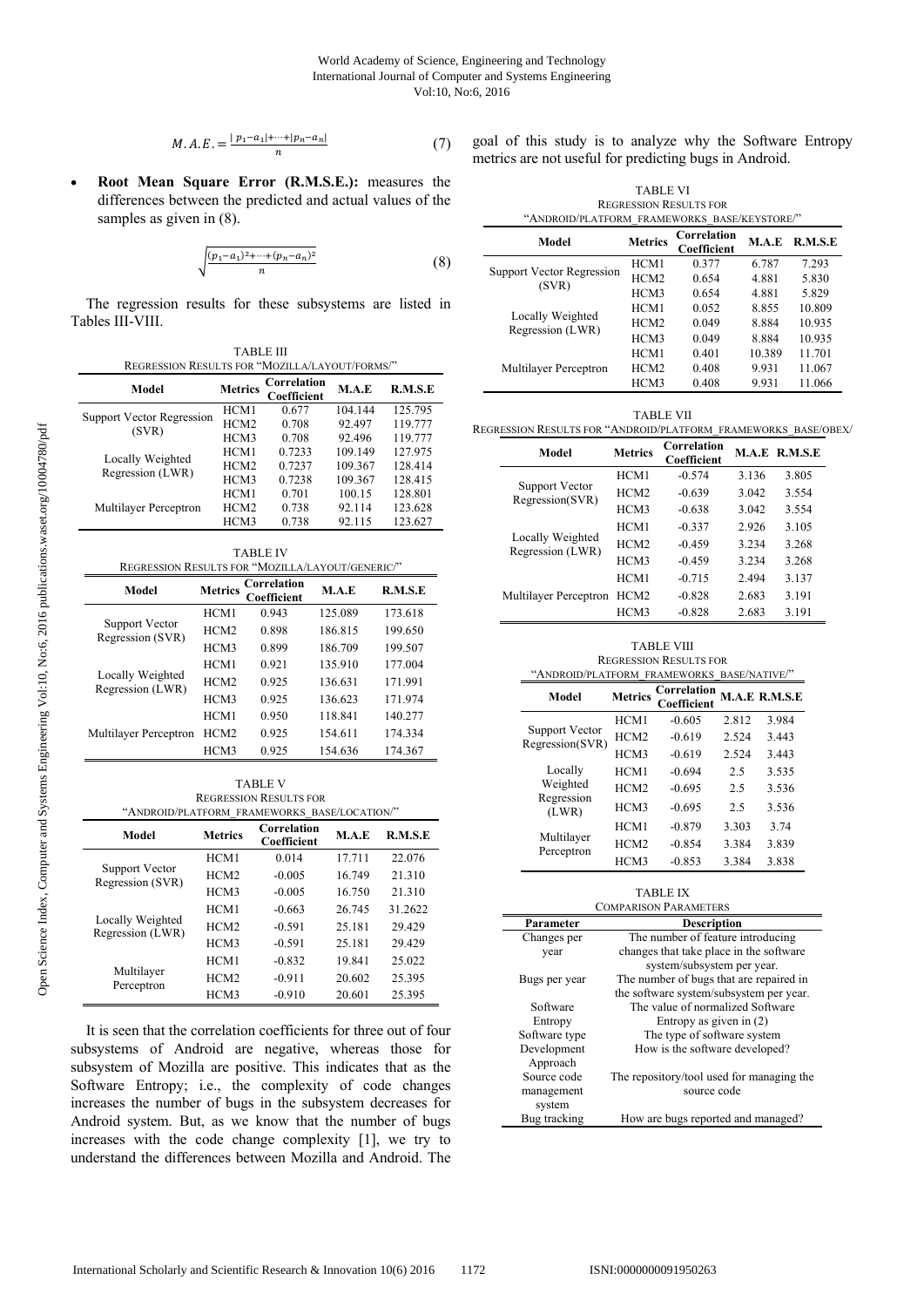#### III. COMPARISON OF MOZILLA AND ANDROID

In this section, we compare the two software: Mozilla and Android in order to understand the differences that make Software Entropy metrics non-applicable to Android systems. The two subsystems are compared on the parameters listed in Table IX. The subsections of this section compare the two systems based on these parameters in detail and the descriptive statistics for some of these parameters are listed in Table X.

Mozilla and Android. The mean numbers of changes per year for the subsystems of Mozilla (54.86,265.86) are higher than those for the subsystems of Android (19,7.8,8.6,10.75). The mean number of changes is higher in Mozilla, and also the variance for number of changes per year is very high in Mozilla in comparison to Android (see Table X). Thus, a low variance in the number of changes per year may be a factor contributing to the non-applicability of Software Entropy metrics for subsystems of Android.

# *A.Changes per Year*

The number of changes per year, particularly feature introducing changes, are compared for the subsystems of

| <b>TABLE X</b>                                      |        |                |         |         |                |           |
|-----------------------------------------------------|--------|----------------|---------|---------|----------------|-----------|
| DESCRIPTIVE STATISTICS OF THE COMPARISON PARAMETERS |        |                |         |         |                |           |
| Mozilla/layout/forms/                               |        |                |         |         |                |           |
| Parameter                                           | Range  | Minimum        | Maximum | Mean    | Std. Deviation | Variance  |
| Number of Changes                                   | 220    | $\overline{2}$ | 222     | 54.86   | 84.72          | 7177.48   |
| Number of bugs                                      | 533    | 127            | 660     | 309.57  | 191.15         | 36536.62  |
| Software Entropy                                    | .732   | .169           | .901    | .471    | .364           | .132      |
| Mozilla/layout/generic/                             |        |                |         |         |                |           |
| Parameter                                           | Range  | Minimum        | Maximum | Mean    | Std. Deviation | Variance  |
| Number of Changes                                   | 983    | 22             | 1005    | 265.86  | 365.43         | 133537.14 |
| Number of bugs                                      | 1285   | 834            | 2119    | 1422.43 | 499.23         | 249231.29 |
| Software Entropy                                    | .304   | .545           | .850    | .687    | .146           | .021      |
| Android/platform frameworks base/location/          |        |                |         |         |                |           |
| Parameter                                           | Range  | Minimum        | Maximum | Mean    | Std. Deviation | Variance  |
| Number of Changes                                   | 26     | 5              | 31      | 19.00   | 10.19          | 104       |
| Number of Bugs                                      | 50     | $\overline{4}$ | 54      | 17.40   | 20.76          | 430.8     |
| Software Entropy                                    | .330   | .304           | .634    | .501    | .138           | .019      |
| Android/platform frameworks base/keystore/          |        |                |         |         |                |           |
| Parameter                                           | Range  | Minimum        | Maximum | Mean    | Std. Deviation | Variance  |
| Number of Changes                                   | 12     | 4              | 16      | 7.8     | 4.82           | 23.20     |
| Number of Bugs                                      | 23.000 | $\overline{2}$ | 25      | 10.40   | 8.79           | 77.30     |
| Software Entropy                                    | .384   | .240           | .624    | .456    | .144           | .021      |
| Android/platform frameworks base/obex/              |        |                |         |         |                |           |
| Parameter                                           | Range  | Minimum        | Maximum | Mean    | Std. Deviation | Variance  |
| Number of Changes                                   | 36     | $\Omega$       | 36      | 8.6     | 15.35          | 235.80    |
| Number of Bugs                                      | 28     | $\theta$       | 28      | 7.8     | 11.49          | 132.20    |
| Software Entropy                                    | .962   | $\theta$       | .962    | .355    | .363           | .132      |
| Android/platform frameworks base/native/            |        |                |         |         |                |           |
| Parameter                                           | Range  | Minimum        | Maximum | Mean    | Std. Deviation | Variance  |
| Number of Changes                                   | 25     | $\overline{2}$ | 27      | 10.75   | 11.09          | 122.92    |
| Number of Bugs                                      | 14     | 5              | 19      | 10      | 6.38           | 40.67     |
| Software Entropy                                    | .615   | .270           | .885    | .603    | .256           | .066      |

# *B. Bugs per Year*

The number of bugs per year for the subsystems of Mozilla and Android are compared. The number of bugs per year in Mozilla is large (in hundreds or thousands), while those for Android subsystems are less (see Table X). Thus, a low number of bugs repaired per year may be another factor contributing to the non-applicability of Software Entropy metrics for the subsystem of Android.

# *C.Software Entropy*

The value of Normalized Software Entropy is for the subsystems of Android and Mozilla are plotted in Fig. 2 and Fig. 3. The Software Entropy for Mozilla subsystem is nearly constant for some time before it increases or decreases, while for Android subsystem the Software Entropy is rapidly changing. This rapidly changing Software Entropy may be a factor that renders Software Entropy inapplicable for predicting bugs in Android.

# *D.Software Type*

Mozilla is a web browser, while Android is an Operating system (O.S.). A web browser is an application software used for accessing, fetching and presenting the information available on the internet. On the other hand, an O.S. is a system software that is responsible for managing and coordinating hardware and software resources. Android is a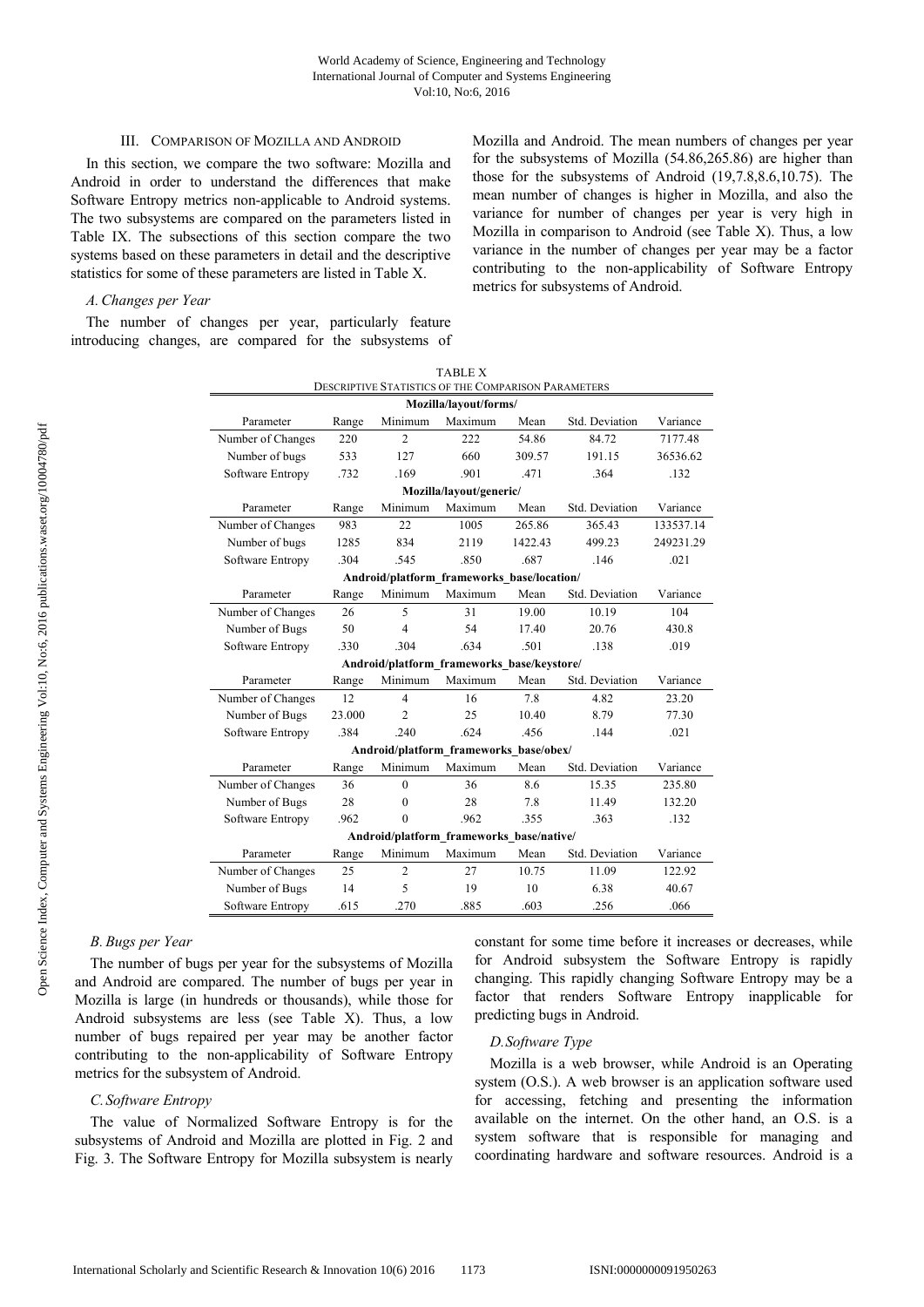system software that manages other application software, hence it is a more complex software system than Mozilla. The types of bugs in an O.S. are also a bit different from those in other software systems. An O.S. has more concurrency bugs than memory-based or semantic bugs as compared to other software systems [9]. This difference between the two software systems can be another factor that leads to non-applicability of Software Entropy Metrics for Android and not for Mozilla.



Fig. 2 Software Entropy for subsystems of Android



Fig. 3 Software Entropy for subsystems of Mozilla

# *E. Development Approach*

Mozilla is developed by Open Source Community initiated by Netscape members in 1998. First major version was released in 2002, and the Mozilla Foundation supported by open source developers and various companies was created in 2003. It follows a community based development approach.

On the other hand, Android was initially developed by Android Inc. and later taken over by Google in 2005. It was unveiled in 2007 along with the formation of Open Handset Alliance. The Android source code is released under the open source license by Google, but the fact remains that Android is developed privately by Google and after the latest changes and updates are made, the source code is released publically.

It can be said that since Android is developed privately by one of the best companies in the world i.e. Google, the complexity of code changes is not the same as for other open source software systems. Hence, Software Entropy metrics are not applicable for Android.

#### *F. Source Code Management System*

Mozilla uses a Mercurial repository for managing its source code, keeping track of changes and sharing changes with others. Mozilla-central is a Mercurial repository that keeps track to changes made in the main development tree, whereas Android uses Git as its open source version control system. Repo is a repository management tool that is built over Git to handle multiple Git repositories at once. Thus, Mozilla has its own Mercurial repository for managing the source code, whereas Android uses the services of Git which is an open source software version control system. This is another difference that might have a slight impact on the nonapplicability of Software Entropy metrics for bug prediction in Android.

#### *G.Bug Tracking*

Mozilla uses Bugzilla for maintaining its bug database and keeping track of the reported bugs. This is a web-based tool that was initially developed and used by the Mozilla Foundation. Bugzilla was later released as an open source software and many organizations have adopted it for using as a bug tracking system for open source as well as proprietary software. On the other hand, Android Open Source Project uses a public issue tracker for reporting bugs and requesting updates.

In Bugzilla, the sole purpose is to report and track bugs while providing complete details for reproducing a bug; however, with the Android issue tracker, you can also make request for features and updates. Hence, the fact that Android does not use different systems for handling bug reports and feature requests might affect the applicability of Software Entropy Metrics for bug prediction in Android.

#### IV. CONCLUSION AND FUTURE WORK

In this study, we calculated Software Entropy Metrics for two subsystems of Mozilla and four subsystems of Android. We noticed negative correlation coefficients in all of the regression techniques for three out of four subsystems of Android, indicating that the complexity of code changes is not able to predict bugs in Android subsystem effectively. Therefore, in order to analyze the reason why Software Entropy metrics cannot be used for predicting bugs in Android, we compared the two software systems: Mozilla and Android.

On the basis of the comparison, we concluded that the factors contributing to non-applicability of Software Entropy Metrics for Android include: (i) low variance in the number of changes per year, (ii) low number of bugs repaired per year, (iii) rapidly changing Software Entropy, (iv) types and complexity of bugs in an O.S. are different from the ones in other application software, (v) private development approach rather than a community based development approach, (vi) use of an open source code management repository service and (vii) same system for handling both bug reports and feature requests.

We plan to enhance the study, by identifying the differences in types of changes/bugs in the software systems that may affect the applicability of Software Entropy metrics. Also, there is a need to replicate this study for other subsystems of Android.